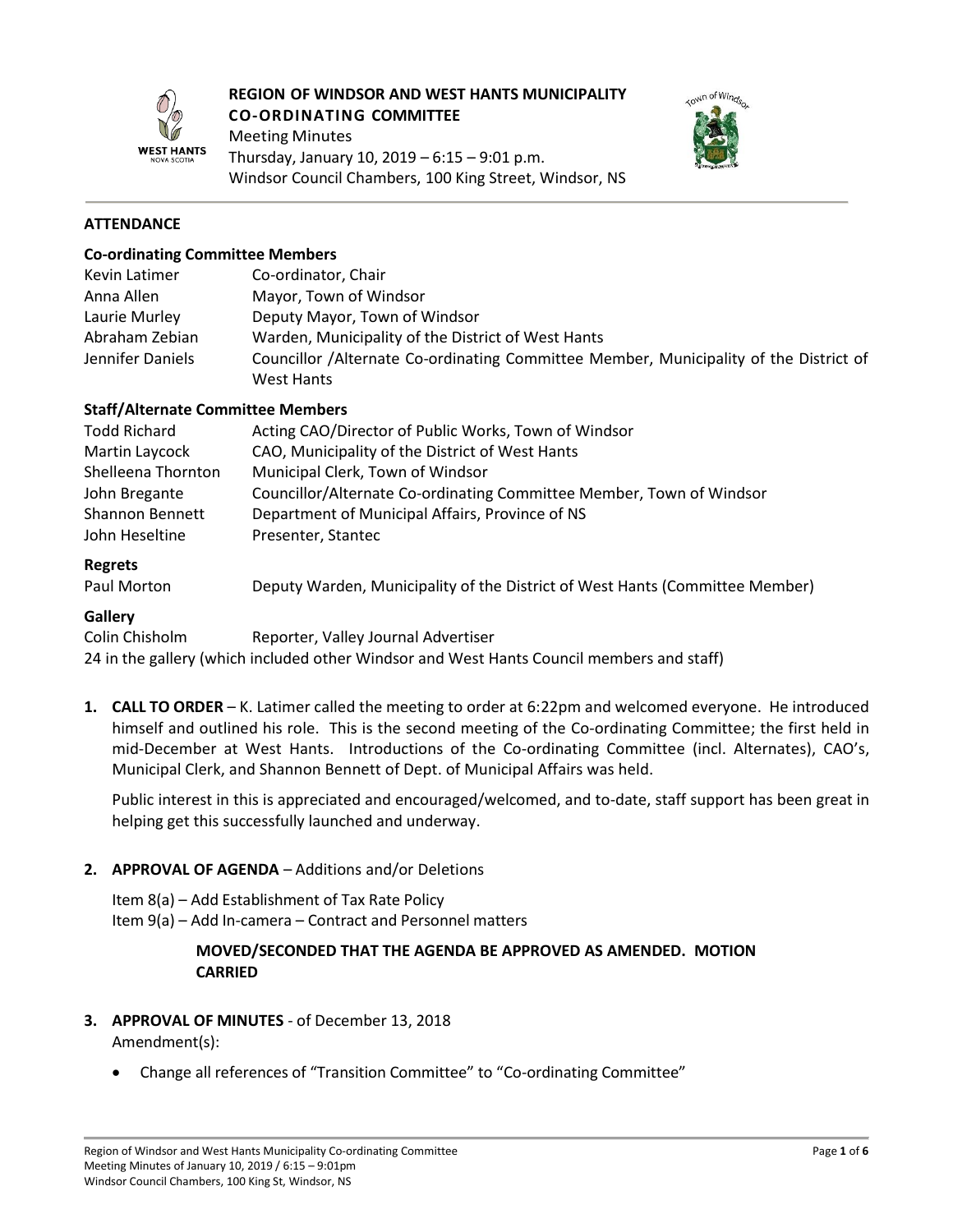- Change all references of "Transition Co-ordinator" to "Co-ordinator"
- Remove "alternate" beside Councillor Shelley Bibby's name (as she is not an alternate)
- Add approval signature lines at end of meeting minutes (Chair and Recorder)
- Committee member Murley identified as Councillor and should be changed to Deputy Mayor

NOTE: Approved minutes will be posted on the Town of Windsor website, Municipality of the District of West Hants' website, and the [www.strongerregion.ca](http://www.strongerregion.ca/) website.

## **MOVED/SECONDED THAT THE DECEMBER 13, 2018 MEETING MINUTES BE APPROVED AS AMENDED. MOTION CARRIED**

## **4. DELEGATIONS / PRESENTATIONS (if any)**

- **(a) Bill 55 Presentation – Co-ordinator** Co-ordinator Latimer reviewed the presentation noting:
	- Background information and where this process is to-date;
	- Goals/Mandate;
	- History of previous studies done in NS (i.e. Graham Commission, Now or Never Ivany Report, Municipal Modernization, Bill 55);
	- Role of the Co-ordinating Committee and Co-ordinator;
	- Bill 55 Timeline (i.e. new CAO appointment, election timeline, new council/new name for the Regional Municipality, etc);
	- Moving Forward Communications' Request for Proposals (RFP) will also outline the public engagement component as that is critical to the success of this entire process, and Work plan & Schedule.

Questions/Comments from the Co-ordinating Committee – None.

Presentation concluded at 6:51pm.

- **(b) John Heseltine, Stantec – Boundary Review** Mr. Heseltine introduced himself; his role and experience. He reviewed the presentation and outlined the NS Utility and Review Board process for council size and boundary review. Public consultation is critical in the process. More than one option may be proposed stemming from the consultation process.
	- Project Schedule an overview of Phases I (Council size) and II (Boundary review) were held noting there will be five public consultation sessions to be held in West Hants and Windsor for each of the phases (ten in total). They'll be starting late January and into February.
	- Online survey currently being established and once complete will be made public. Links will be provided on both municipal websites and social media pages, as well as the [www.strongerregion.ca](http://www.strongerregion.ca/) website. Hard-copies will also be available. The online survey shouldn't take any more than five minutes to do and will be available prior to the consultation sessions and continue throughout. Reporting - after the consultations are held, Stantec will review, compile the information and provide the reports to the Co-ordinating Committee with recommendations. Co-ordinating Committee will then approve/recommend what they feel is the best options for council size and boundaries. That decision will then go before the NS Utility & Review Board.

## *One member of the public arrived at 7:06pm.*

Questions/Comments by Co-ordinating Committee to Mr. Heseltine

- Reference to 'desired style of council' refers to council size (which may affect how it operates);
- Boundary Review will refer to census information and plotting of voters as municipal information is accumulated;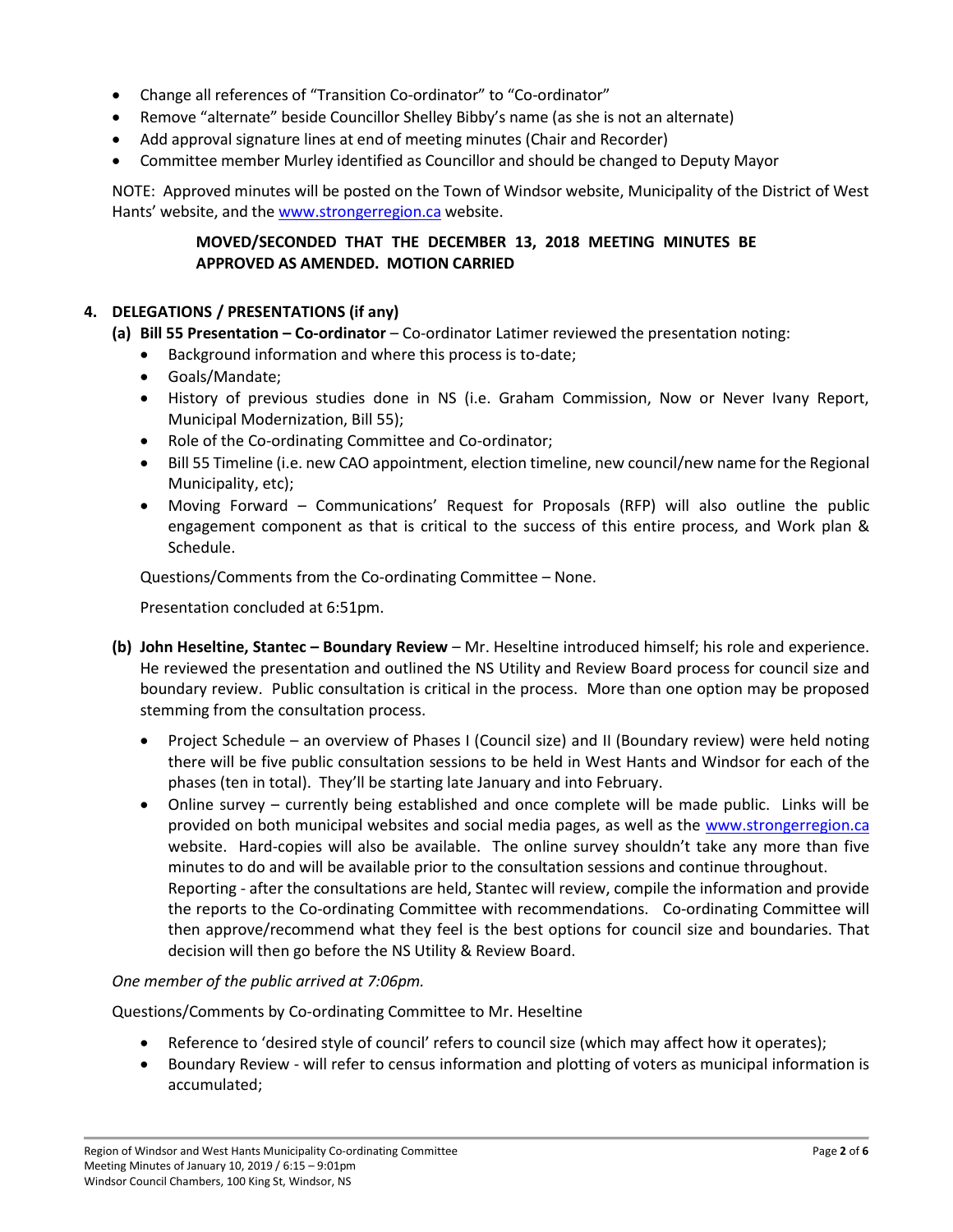- Five public consultation meetings in each Phase looking at Falmouth, Vaughans, Brooklyn, Cheverie, and Windsor. Currently securing dates and locations;
- Consultations, how is duplication avoided when they're held online and physically? Subject matter between the two phases is distinct;
- Online survey will there be supporting data provided? The questionnaires are not to steer respondents in any one direction so there won't be a great deal of in-depth benchmarking. The survey has been run in many other municipalities and has worked very well;
- Should a special interest group come together, would it affect the timeframe in which to get results and/or the NS Utility & Review Board process? - Cannot specify for certain; however, Mr. Heseltine is familiar with interveners and those that have also participated in the NS Utility and Review Board hearing process. He doesn't believe it would extend the estimated timeline; however if it gets more complex, would have to work through that;
- GIS plotting NS Civic Addressing provides the information;
- NS Utility & Review Board Co-ordinator Latimer will meet with them Jan.  $16<sup>th</sup>$  for direction and timelines as Stantec should conclude the *Review* within three months;
- Consolidation / Dissolution Co-ordinator Latimer advised that many references are/have been made to Hantsport and West Hants, and reminded everyone that this current process between the Town of Windsor and Municipality of the District of West Hants is unique. It is not a dissolution or standard statutory boundary review, but rather both municipal governments voluntarily committed to come together as one regional municipality. Mr. Heseltine advised he understood that.
- Literature Review Mr. Heseltine advised Stantec was not asked to do a literature review but he is familiar with studies that have been done over the years;
- Consultation process when asked if both CAOs would be spoken with during the process, Mr. Heseltine said an open process is key and encouraged, so that could be done;
- Survey will be available online and with hard-copies that will be left in very public locations (to be determined).

Presentation concluded at 7:23pm and Mr. Heseltine and Director LeMay left the meeting.

## **5. BUSINESS ARISING FROM PREVIOUS MINUTES (if any)**

- **(a) Terms of Reference (TOR) / Status** K. Latimer a document he is looking after in-conjunction with the CAOs and working group. The draft was circulated to the working group earlier this week and will address such things as: meeting frequency, location, agenda/minutes preparation, budget, monitoring of the budget and reporting on it, and reporting by the committee, etc. The TOR will be brought forward at the Jan. 24<sup>th</sup> Co-ordinating Committee meeting.
- **(b) Nova Scotia Utility & Review Board / Dates** K. Latimer Stantec presentation provided timelines. The Co-ordinating Committee recommendation re. Council Size & Boundaries will go to the NS Utility & Review Board for review and approval. K. Latimer is meeting with the NS Utility & Review Board on Jan.  $16^{th}$  re. the legislated mandate, requirements and timelines, and should there be information to report back, it will be raised at the Jan. 24<sup>th</sup> Co-ordinating Committee meeting.
- **(c) Work plan & Schedule / Status** K. Latimer working closely with the working group to identify key aspects of the work plan and schedule. Big tickets items include (but not limited to): Governance Review, bringing workforces together, Human Resource (HR) RFP, and Appointment of the new CAO. Once the work plan/schedule is up and in place, it will be an important document for the Co-ordinating Committee. Based on the work done to-date, should be able to bring the work plan to the Co-ordinating Committee mid-February.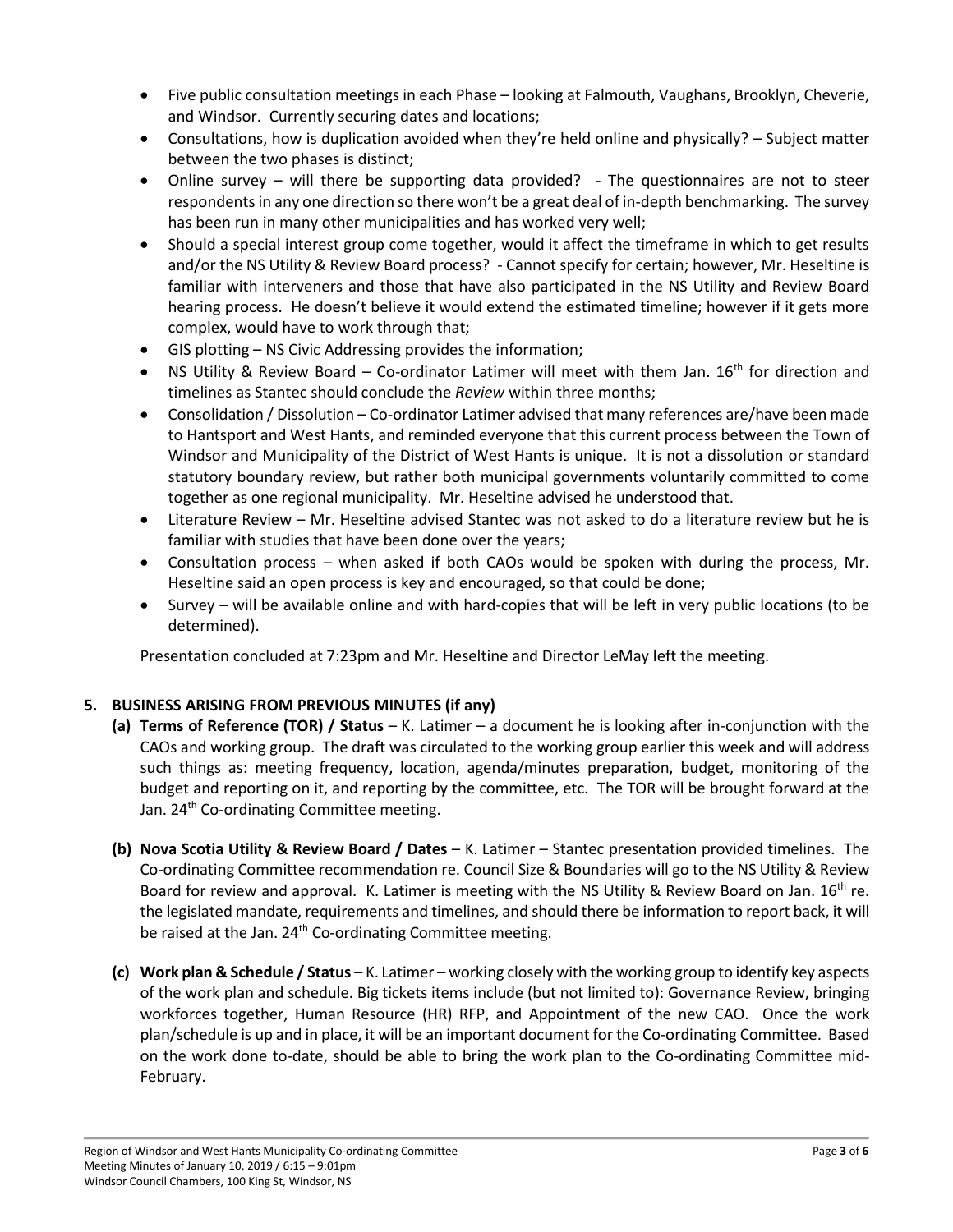RFPs – HR RFP closes Feb. 21, 2019. The Communications RFP and Asset Management RFP will be addressed later on the agenda.

**(d) Budget** – CAO Laycock provided an overview of the report. Some points included:

- This budget is up to March 31, 2019. Understands another budget for the next fiscal year would also need to be submitted;
- Proposed budget is of high-level estimates as there are no previous budgets to refer to;
- Part of the expenses are accruals;
- If an item is glaringly outside the budget or unforeseen, it would definitely come before the Coordinating Committee;
- Administrative support is identified and this position will be posted if approved by the Co-ordinating Committee (currently working on the job description);
- RFPs approximately a two-month turnaround.
- Communications until the RFP is done, there is opportunity to hire an individual to bridge that gap in the interim, who in-turn, could help establish a strategy (committee members identified this as important);
- Next budget– a Committee member expressed concern of the next fiscal year's budget and wanted to ensure resources are available to staff.

## **MOVED/SECONDED THAT THE ATTACHED BUDGET FOR ANTICIPATED EXPENSES BE APPROVED AS PRESENTED. MOTION CARRIED**

**(e) Co-ordinating Committee Meeting Dates** – Next meeting is Thursday, Jan. 24th at 6:15pm at West Hants. After that, meetings will be at 6:00 pm on the  $1^{st}$  &  $3^{rd}$  Mondays of each month (excl. stat holidays), alternating locations (starting Feb.  $4<sup>th</sup>$  in Windsor). Once matters get up & running, may not need to meet as frequently.

## **6. REQUEST FOR PROPOSALS (RFPs) / STUDIES**

**(a) Executive Search RFP for CAO**– K. Latimer – The process can be lengthy so it is important to proceed sooner than later.

Questions/Comments

- Next budget will cover the cost of this process;
- Candidate interviews this will be coordinated through K. Latimer and he would like to be a part of that process; however, perhaps the Co-ordinating Committee should give this process thought and discuss;
- CAO Appointment Bill 55 and the earlier presentation indicated Jan. 1, 2020; however, the report indicates July 2019. K. Latimer says the legislation indicates to be appointed 'by' Jan. 1, 2020; hoping it will be done prior to then.

**MOVED/SECONDED THAT THE CO-ORDINATOR IS AUTHORIZED TO MOVE FORWARD WITH A REQUEST FOR PROPOSALS (RFP) TO ENGAGE A RECRUITMENT FIRM TO ASSIST IN THE HIRING OF A CHIEF ADMINISTRATIVE OFFICER FOR THE REGIONAL MUNICIPALITY. MOTION CARRIED**

- **(b) Studies (existing and potential)** CAO Laycock provided an update:
	- HR RFP has been posted and closes Feb. 21;
	- Communications RFP is still being worked on and one aspect is to help facilitate the public consultation strategy as well as media outlets, etc. Will try to have available by the Jan. 24<sup>th</sup> Co-ordinating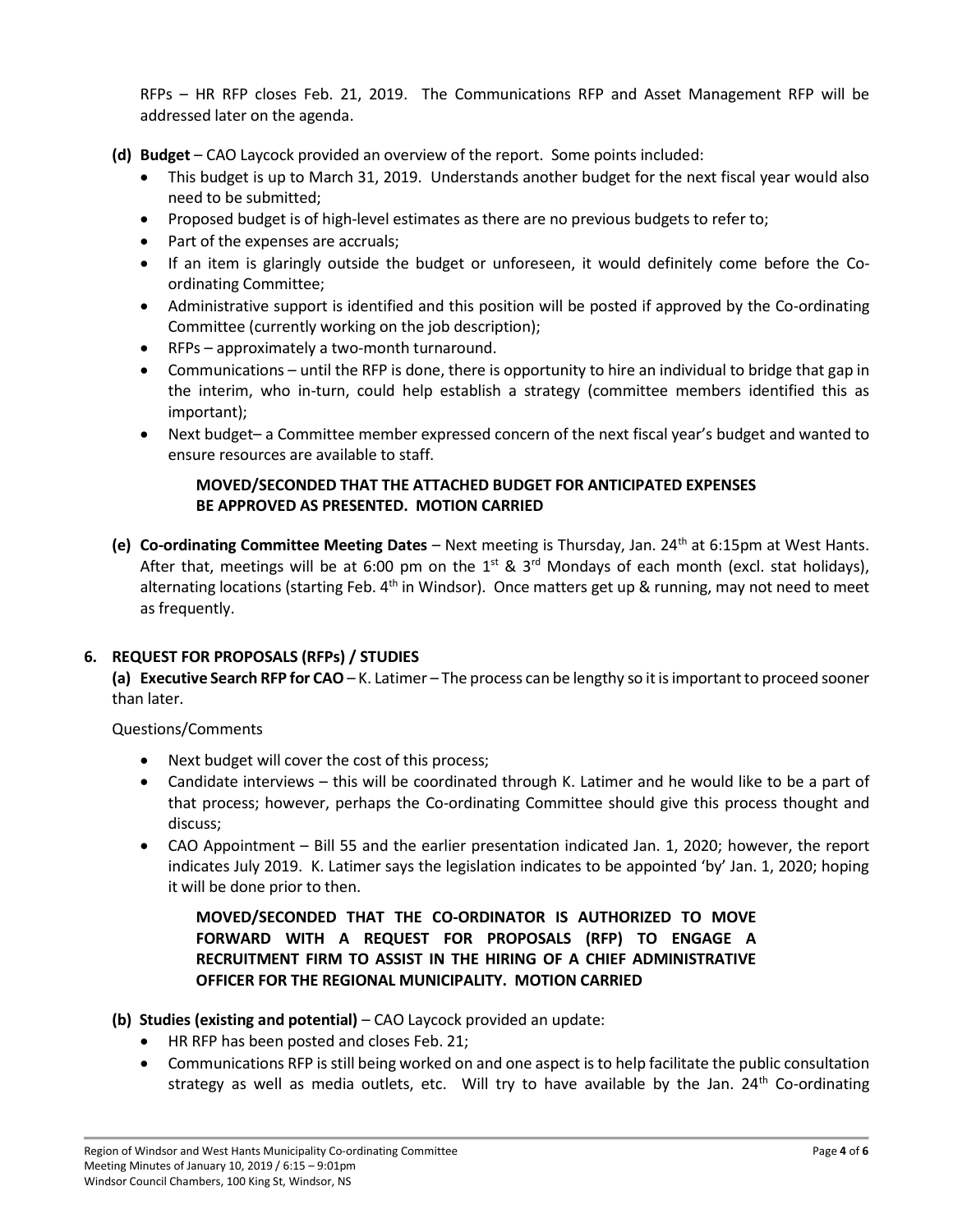Committee meeting;

- Asset Management RFP Acting CAO Richard indicated the RFP has been started on. This RFP will be broken into two parts: Part 'A' - Asset Registry Portion; Part 'B' - Road Map for Asset Road Map Strategy. Timeline of two weeks to put them together and should have something for the Jan. 24<sup>th</sup> Co-ordinating Committee meeting.
- Other RFPs CAO Laycock stated that the working group can assess other RFPs that will be needed.
- **7. BILL 55 - SECTION 12 ITEMS** K. Latimer provided an overview of Section 12 and why these particular matters are on the agenda and noted similar type items may be on future agendas from time-to-time.
	- (a) **Town of Windsor's Infrastructure Funding Projects** Director Richard provided an overview of the report**.**  When asked if these were projects already identified in the budget, Director Richard said Highland Avenue was going to be split into two fiscal years.

**MOVED/SECONDED THAT THE CO-ORDINATING COMMITTEE APPROVES STAFF SUBMITTINGTHE FOLLOWING TWO PRIORITY PROJECTS TO BE CONSIDERED FOR ICIP INFRASTRUCTURE FUNDING (1) WATER/SEWER SERVICES & STREET RENEWAL – HIGHLAND AVENUE INCLUDING CHURCHILL STREET, AND (2) MILL LAKES WATERSHED – DAM/WATER CONTROL STRUCTURES UPGRADES. MOTION CARRIED**

**(b) Town of Windsor's Fire Surplus Equipment**

**MOVED/SECONDED THAT THE CO-ORDINATING COMMITTEE APPROVES WINDSOR TOWN-OWNED FIRE APPARTUS PUMPER #3 BE DECLARED SURPLUS EQUIPMENT ALLOWING DISPOSAL OF A CAPITAL ASSET AS PER SECTION 12(C) OF BILL 55. MOTION CARRIED**

**(c) Municipality of the District of West Hants and Town of Windsor's Property Valuation Services Corporation (PVSC) Agreements beyond March 31, 2020**

> **MOVED/SECONDED THAT THE CO-ORDINATING COMMITTEE AUTHORIZES THE TOWN OF WINDSOR AND THE MUNICIPALITY OF THE DISTRICT OF WEST HANTS TO ENTER INTO A FIVE-YEAR SERVICE LEVEL AGREEMENT WITH PROPERTY VALUATION SERVICE CORPORATION (PVSC). MOTION CARRIED**

## **8. ADDITIONS TO THE AGENDA (if any, as noted under Item #2)**

**(a) Tax Rate Policy** – Committee member Daniels would like to discuss the possibility of the Co-ordinating Committee establishing a Tax Rate Policy. Intent wouldn't be to establish the rate, but rather, identify the different types of taxes citizens presently pay and moving forward into the new Regional Municipality (distinguishes area rates, tax rate, service rates, etc) and who pays which. This would also help build confidence of citizens and is a guiding principle in governance. She could forward supporting documents to the committee as it has been done in other municipalities.

K. Latimer – The working group has discussed the importance of information being communicated and he suggested bringing this forward once the Co-ordinating Committee has had the opportunity to review the Work Plan so it could be addressed in-relation to other matters identified. CAO Laycock – perhaps not attach a deadline to it. It was agreed the working group look at it and report back when necessary.